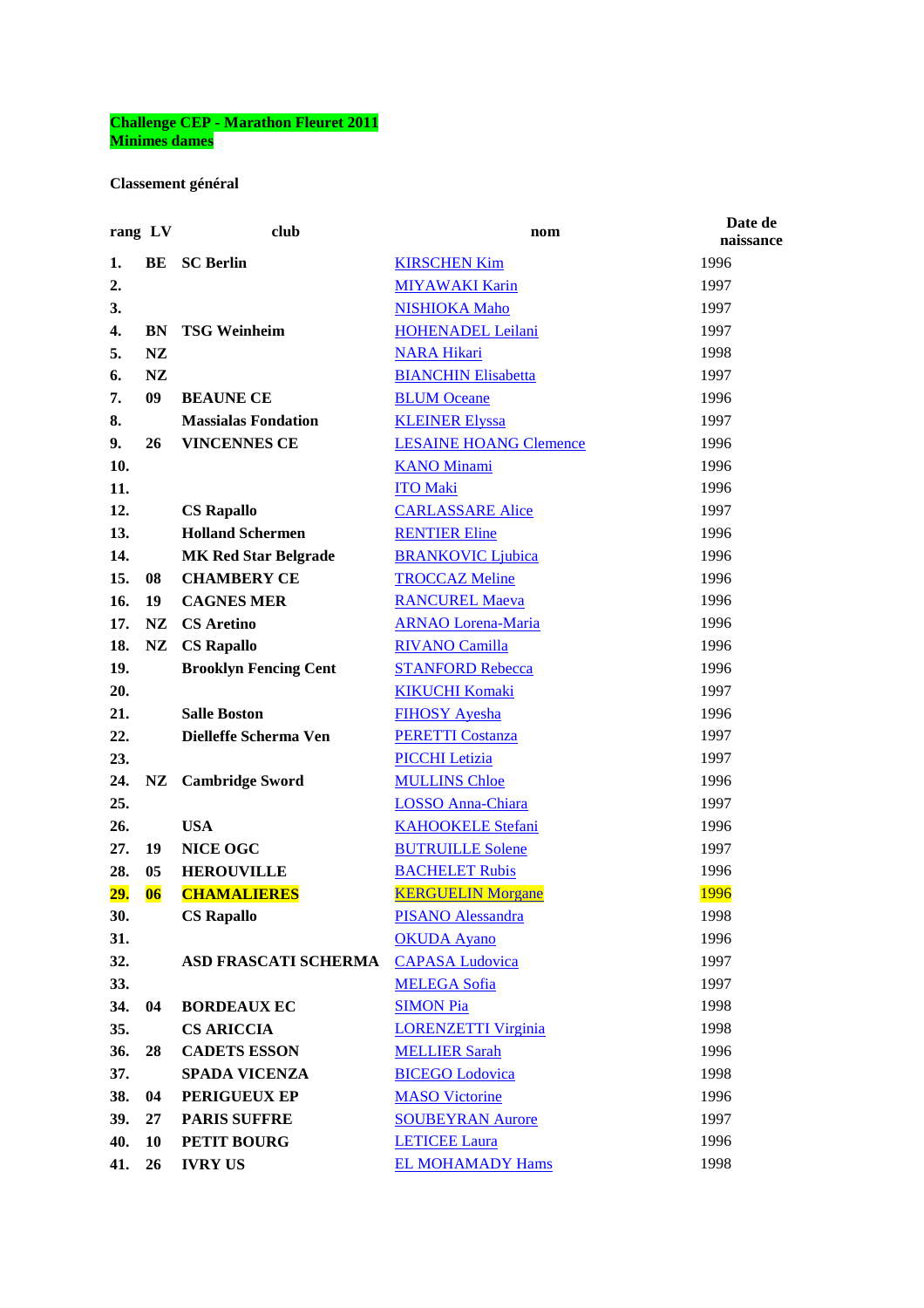| 42. | 14 | <b>LYON MDF</b>              | <b>MANGA Alexia</b>           | 1998 |
|-----|----|------------------------------|-------------------------------|------|
| 43. |    | <b>Troubadours</b>           | <b>JAHN</b> Svenja            | 1996 |
| 44. |    | <b>SPADA VICENZA</b>         | <b>POZZAN Caterina</b>        | 1998 |
| 45. | 13 | <b>HENIN BEAUM</b>           | <b>CASTANIE Rozene</b>        | 1997 |
| 46. | 08 | <b>BOURG VALEN</b>           | <b>SORIANO Marie</b>          | 1998 |
| 47. |    | <b>CS ARICCIA</b>            | <b>BARDANZELLU Alessia</b>    | 1998 |
| 48. | 03 | <b>SOCHAUX MONT</b>          | <b>CHAUVE Julie</b>           | 1996 |
| 49. |    | <b>Charleroi CE</b>          | <b>LEBRUN Violette</b>        | 1996 |
| 50. |    | <b>Rhode Island FAC</b>      | <b>PARTRIDGE Morgan</b>       | 1998 |
| 51. | 13 | <b>HENIN BEAUM</b>           | <b>BOUQUET Jeromine</b>       | 1996 |
| 52. |    | Warta-Muszkieterowie         | <b>VETULANI Maria</b>         | 1996 |
| 53. |    |                              | LIM Qi Hui                    | 1997 |
| 54. | BN | <b>FC</b> Mannheim           | <b>WAGENHALS Fabia</b>        | 1997 |
| 54. | NZ | <b>CS Rapallo</b>            | <b>BACIGALUPO Alice</b>       | 1996 |
| 54. | 22 | <b>CHARLEVILLE</b>           | <b>DABLAIN Hyacinthe</b>      | 1996 |
| 57. | 22 | <b>REIMS CE</b>              | <b>MARQUES PACHECO Claire</b> | 1996 |
| 58. | 06 | <b>ORCET ES</b>              | <b>NERMOND Oriane</b>         | 1996 |
| 59. | 06 | <b>CLERM FER ST</b>          | <b>FROUARD Noemie</b>         | 1996 |
| 60. |    | <b>SC St. Petersburg</b>     | <b>SEMENOVA Irina</b>         | 1996 |
| 61. |    | <b>Scherma Bresso</b>        | <b>ALFANO Cecilia</b>         | 1998 |
| 62. |    | <b>Z</b> Fencing             | <b>BERTHIER Aarya</b>         | 1999 |
| 63. | 26 | <b>COUBRON</b>               | <b>LARROQUE Alex</b>          | 1998 |
| 64. | 26 | <b>IVRY US</b>               | <b>LESETRE Clemence</b>       | 1998 |
| 65. |    | <b>Z</b> Fencing             | <b>WONG Nicole</b>            | 1998 |
| 66. |    | <b>FU</b> Moedling           | <b>KRAENKL Maria</b>          | 1996 |
| 66. | 10 | PETIT BOURG                  | <b>ECHARD Shaina</b>          | 1996 |
| 68. |    |                              | <b>SASAKI Haruna</b>          | 1996 |
| 69. | 10 | P PITRE CDE                  | <b>GUILLAUME Meredith</b>     | 1997 |
| 70. | 20 | <b>MEUNG LOIRE</b>           | <b>DESPERELLE Clementine</b>  | 1996 |
| 71. | 6  | <b>CLERM FER ST</b>          | <b>VANNEREAU Clemence</b>     | 1998 |
| 72. | 13 | <b>HENIN BEAUM</b>           | <b>BOUQUET Manon</b>          | 1996 |
| 73. | 24 | <b>STRASBOUR SE</b>          | <b>RENTZ Gwenaelle</b>        | 1997 |
| 74. | 11 | <b>ROUEN CE</b>              | <b>FLAMANT Lucie</b>          | 1996 |
| 75. | WÜ | <b>TSV Laupheim</b>          | <b>MESSEMER Elena</b>         | 1996 |
| 76. | BE | <b>OSC Berlin</b>            | <b>WERNER Sophia</b>          | 1999 |
| 77. |    |                              | <b>NARA Kaoru</b>             | 1996 |
| 78. |    | <b>Aldershot Fencing Clu</b> | <b>SUDDERICK Zoe</b>          | 1996 |
| 79. | NZ | <b>Truro Fencing Club</b>    | <b>CHART Yvonne</b>           | 1996 |
| 80. | 28 | LE PECQ US                   | <b>BARON Roxane</b>           | 1998 |
| 81. |    | <b>Fiame Oro Rom</b>         | <b>DINI Eleonora</b>          | 1997 |
| 82. | 14 |                              | <b>YUNOKI Yuki</b>            | 1996 |
| 83. | 28 | <b>GONESSE</b>               | <b>PAUL Celine</b>            | 1996 |
| 84. | 26 | <b>NOGENT LE PX</b>          | <b>CLEMENCON Marilou</b>      | 1996 |
| 85. | 11 | <b>ROUEN CE</b>              | <b>BRIDOU Tiffany</b>         | 1996 |
| 86. | 28 | <b>TRAPPES</b>               | <b>PINEAU Noemie</b>          | 1998 |
| 87. | 28 | <b>ANTONY</b>                | <b>AMOUZOU Margaux</b>        | 1997 |
| 88. | 28 | VAL D ORGE                   | <b>TISSEUIL Eva</b>           | 1998 |
| 89. |    | <b>FC</b> Trekanten          | <b>SPANGER-RIES Martine</b>   | 1997 |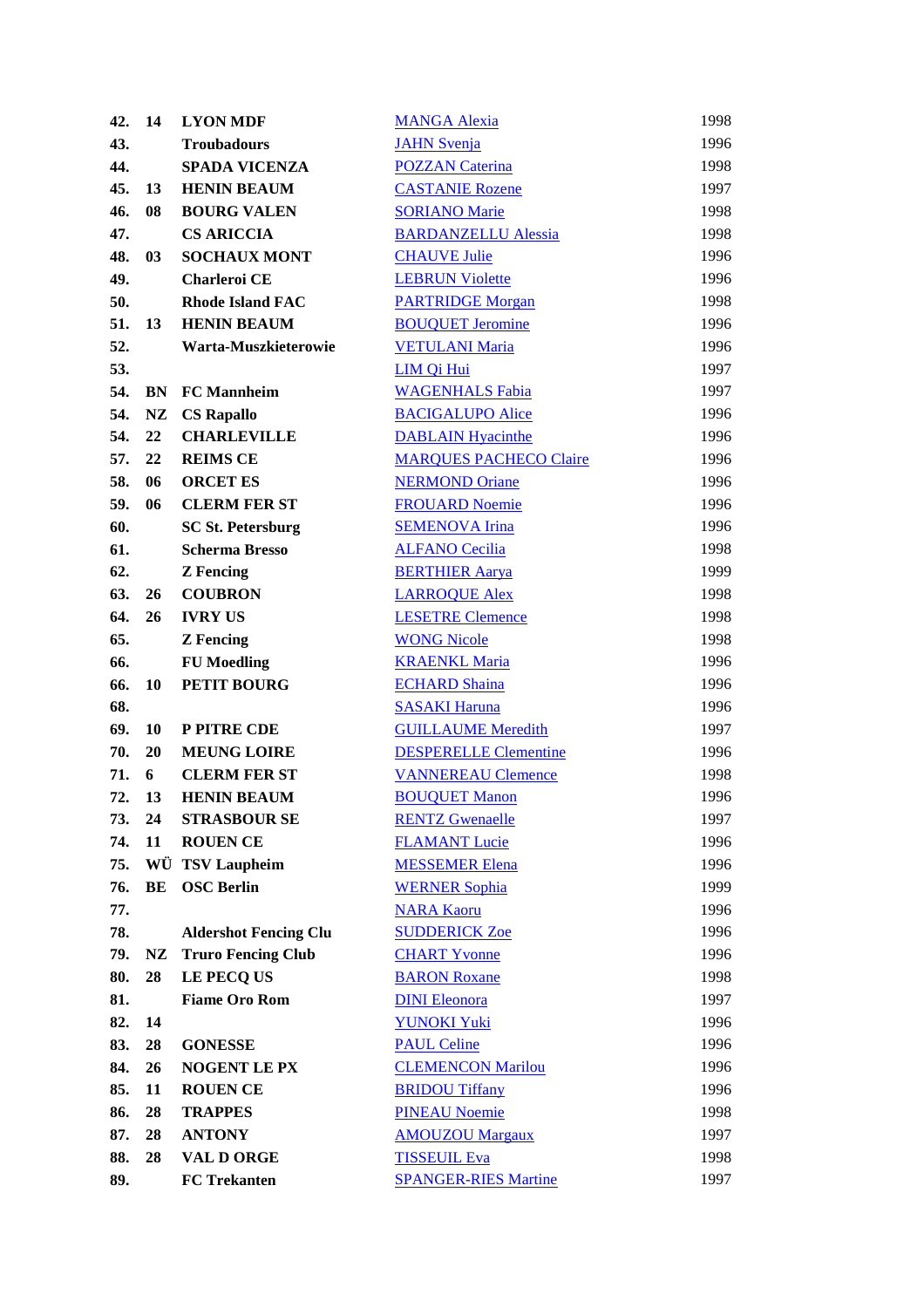| 90.     | 08 | PRIVAS MG                    | <b>SANTONI Victoria</b>    | 1997 |
|---------|----|------------------------------|----------------------------|------|
| 91.     | 04 | <b>BLANQUEFORT</b>           | <b>STERVINOU Gaelle</b>    | 1997 |
| 92.     | 21 | <b>COGNAC EPEE</b>           | <b>LEFEBVRE Pauline</b>    | 1996 |
| 93.     | 23 | <b>ST MALO JA</b>            | <b>FROELIGER Ambre</b>     | 1996 |
| 94.     | 17 | <b>METZ SE</b>               | <b>ALLOUCH Margot</b>      | 1997 |
| 95.     |    | <b>CS Rapallo</b>            | <b>ARU Maria</b>           | 1997 |
| 96.     |    | <b>SAL Lugano</b>            | <b>CIMIOTTI Carlotta</b>   | 1998 |
| 97.     |    | <b>CE Bessemans</b>          | <b>PRAILE Manon</b>        | 1998 |
| 98.     | 28 | LE PECQ US                   | <b>TOUBOUL Chloe</b>       | 1996 |
| 99.     |    | Warta-Muszkieterowie         | <b>MATYSIAK Katarzyna</b>  | 1998 |
| 100.    |    |                              | <b>FU Denise Zhi Ying</b>  | 1996 |
| 101. 10 |    | <b>ABYMES CHEVA</b>          | <b>PETIT Laurence</b>      | 1997 |
| 102.    |    | <b>FU</b> Moedling           | <b>ZELMANOVICS Hanna</b>   | 1996 |
| 103.28  |    | <b>YERRES</b>                | <b>DURIEUX Pauline</b>     | 1996 |
| 104. 03 |    | <b>SOCHAUX MONT</b>          | <b>OUDOT Elodie</b>        | 1998 |
| 105.    |    | <b>CS Lame Friulane</b>      | <b>MAZZOLENI Adele</b>     | 1998 |
| 106.28  |    | <b>MENNECY</b>               | <b>GLOAGUEN Morgane</b>    | 1996 |
| 107. 22 |    | <b>REIMS CE</b>              | <b>SIMON Chloe</b>         | 1998 |
| 108. BN |    | <b>TSG Weinheim</b>          | <b>HULTEEN Marie</b>       | 1999 |
| 108.5   |    | <b>BAYEUX CS</b>             | <b>LE GUENNEC Chloe</b>    | 1997 |
| 108. 10 |    | P PITRE CDE                  | <b>MENNOCK Solenne</b>     | 1997 |
| 111.28  |    | <b>ST GENE BOIS</b>          | <b>GUSELLI Alexia</b>      | 1997 |
| 112.    |    | <b>Ter Weer</b>              | <b>BORSBOOM Eva</b>        | 1996 |
| 112. 10 |    | P PITRE CDE                  | <b>DORVILLIUS Elodie</b>   | 1996 |
| 114.    |    | Warta-Muszkieterowie         | <b>BRONIKOWSKA Zofia</b>   | 1998 |
| 115. 05 |    | <b>ESCRIME 50</b>            | <b>LOISON Charlotte</b>    | 1996 |
| 116. 06 |    | <b>CLERM FER ST</b>          | <b>MARIE JOSEPH Alliya</b> | 1998 |
| 117. 11 |    | <b>ROUEN CE</b>              | <b>BOTSULA Lys</b>         | 1998 |
| 118.    |    | <b>Khimki</b>                | <b>GOLOKOLENKO Alla</b>    | 1998 |
| 119.    |    | <b>TED SK</b>                | <b>YAZAR Eylul</b>         | 1997 |
| 120. 23 |    | <b>ST MALO JA</b>            | <b>RICHARD Albane</b>      | 1997 |
| 121.    |    | <b>Aldershot Fencing Clu</b> | <b>RICE Ella</b>           | 1996 |
| 122. 27 |    | <b>PARIS LPR</b>             | <b>LAJARDIE Clara</b>      | 1996 |
| 123. NZ |    |                              | <b>STANIER Lydia</b>       | 1996 |
| 124. 11 |    | <b>ROUEN CE</b>              | <b>MAUCOURT Juliette</b>   | 1998 |
|         |    | 125. WÜ SV 1845 Esslingen    | <b>BEHRWIND Valérie</b>    | 1996 |
| 126.    |    | <b>AS Gallaratese</b>        | <b>COSTA Valentina</b>     | 1997 |
| 127. 14 |    | <b>LYON MDF</b>              | <b>PATRU Morgane</b>       | 1998 |
| 128.    |    | Cercle Grand Ducal d'        | <b>FUNCK Melodie</b>       | 1996 |
| 128. 06 |    | <b>VOLVIC EC</b>             | <b>CHALAYE</b> Juliette    | 1997 |
| 129.    |    | <b>SPADA VICENZA</b>         | <b>MUSACCHIO Camilla</b>   | 1997 |
| 130.    |    | Dielleffe Scherma Ven        | <b>GNIGNATI Rebecca</b>    | 1997 |
| 131. 01 |    | <b>MARSEILLE EC</b>          | <b>AVELINE Lou</b>         | 1996 |
| 132. 03 |    | <b>BELFORT ASM</b>           | <b>CESCA Milena</b>        | 1996 |
| 133. 21 |    | <b>ANGOULEME</b>             | <b>SARDAIN Stephanie</b>   | 1998 |
| 134.28  |    | <b>VAL D ORGE</b>            | <b>CRASTES Amandine</b>    | 1999 |
| 135.    |    | <b>CE Woluwe</b>             | <b>STEPPE Kumiko</b>       | 1997 |
|         |    |                              |                            |      |
| 136. 23 |    | <b>DINAN EA</b>              | <b>BOUREL Elise</b>        | 1996 |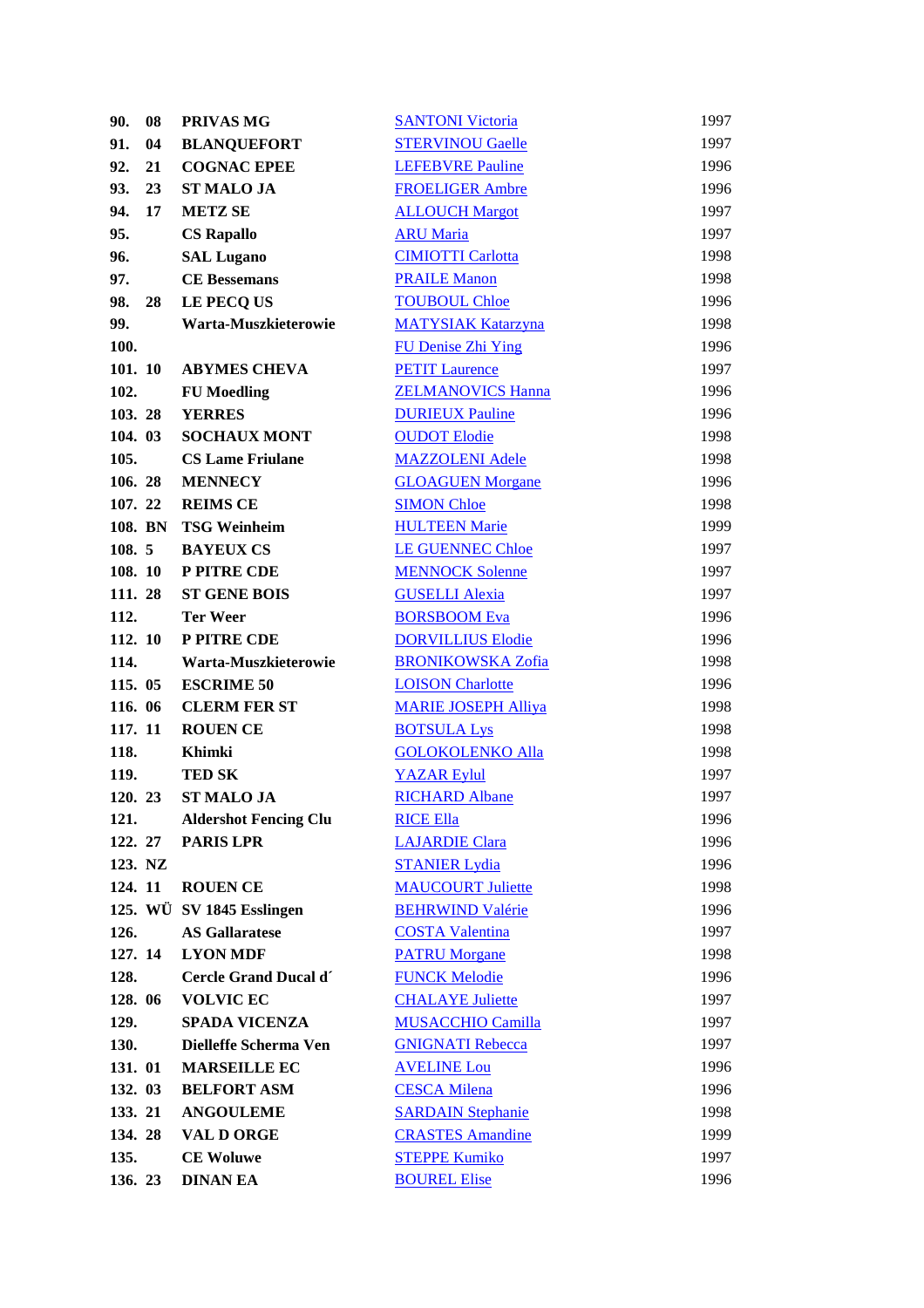| 137.28          | LE PECO US                        | <b>MABILEAU Carla</b>                          | 1996         |
|-----------------|-----------------------------------|------------------------------------------------|--------------|
| 137.            | <b>ASD FRASCATI SCHERMA</b>       | <b>FLAVIA Pasquali</b>                         | 1998         |
| 139. BY         | <b>KTF Luitpold München</b>       | <b>WELTZIEN Theresa</b>                        | 1997         |
| 140.            | <b>G. VERNE ROMA</b>              | <b>GRIMALDI</b> Lucrezia andrea                | 1999         |
| 141. 21         | <b>ROCHELLE CE</b>                | <b>RAVEAU Lucile</b>                           | 1996         |
| 142. 16         | <b>MONTPEL UC</b>                 | <b>SIRVENT Marie</b>                           | 1996         |
| 143. 11         | <b>ROUEN CE</b>                   | <b>POUPARDIN Maddy</b>                         | 1996         |
| 144. 03         | <b>SOCHAUX MONT</b>               | <b>WETS Mathilde</b>                           | 1998         |
| 145.            | <b>CS Navacchio ASD</b>           | <b>D ABRAMO Luna</b>                           | 1998         |
| 146.28          | <b>ST GENE BOIS</b>               | <b>CROU Fanny</b>                              | 1997         |
| 147.            |                                   | <b>LEE Thalia Ping</b>                         | 1996         |
| 148.28          | LE PECQ US                        | <b>VAN DER HEIJDEN Sophie</b>                  | 1996         |
| 149.08          | <b>MOIRANS CES</b>                | <b>BOURGEAT LAMI Manon</b>                     | 1997         |
| 150. 04         | <b>BLANQUEFORT</b>                | <b>NEBRA Noelie</b>                            | 1997         |
| 151.            |                                   | <b>LING Evangelina</b>                         | 1996         |
| 152. 10         | <b>ABYMES CHEVA</b>               | <b>MARICEL Judikael</b>                        | 1998         |
| 153.08          | <b>BOURG VALEN</b>                | <b>MIENVILLE Melodie</b>                       | 1998         |
|                 | 154. TH PSV Weimar                | <b>BINDEL Fabienne</b>                         | 1997         |
| 155.            |                                   | <b>MORI Chihiro</b>                            | 1998         |
| 156.            | <b>CS Montebelluna</b>            | <b>BORDIN Anna Chiara</b>                      | 1998         |
| 157. 26         | <b>MEAUX CE</b>                   | <b>MORIN Mathilde</b>                          | 1997         |
| 158. 13         | <b>HENIN BEAUM</b>                | <b>WACHEUX Marianne</b>                        | 1996         |
| 159.24          | <b>STRASBOUR SE</b>               | <b>THIBAUD Pauline</b>                         | 1997         |
| 160.            |                                   | <b>PALUMBO Elena</b>                           | 1998         |
| 161. NZ         | <b>Scaramouche</b>                | <b>RAMDHAN Aruna</b>                           | 1998         |
| 162.            | <b>CS</b> Roma                    | <b>PACELLI Maria Teresa</b>                    | 1998         |
| 163.            | <b>AS Gallaratese</b>             | DE LUCCHI Marta                                | 1997         |
| 164.            | <b>Edinburgh Fencing Clu</b>      | <b>SMITH Katriona</b>                          | 1996         |
| 165.            | <b>Fleche FC Sofia</b>            | <b>PANCHEVA Ekaterina</b>                      | 1998         |
| 166.28          | <b>CADETS ESSON</b>               | <b>HENAFF</b> Ilona                            | 1998         |
| 167. 03         | <b>BELFORT ASM</b>                | <b>ADAM Salome</b>                             | 1996         |
|                 | 168. WÜ MTV Ludwigsburg           | <b>LUZ</b> Rosa                                | 1996         |
| 169.<br>170. 04 | CS Di Terni<br><b>BORDEAUX EC</b> | <b>ISIDORI Silvia</b><br><b>PIMOUGUET Emma</b> | 1999<br>1998 |
| 171. BN         | <b>TSG Weinheim</b>               | <b>HULTEEN Anna</b>                            | 1997         |
| 172. 01         | PAYS AIX                          | <b>COLLINEAU Berenice</b>                      | 1996         |
| 173.            | Warta-Muszkieterowie              | <b>ADRIAN Marta</b>                            | 1997         |
| 174.            | CS Di Terni                       | <b>TUNDO Ginevra</b>                           | 1996         |
| 175. 26         | <b>IVRY US</b>                    | <b>BOUA Marine</b>                             | 1998         |
| 176.            | <b>CS ARICCIA</b>                 | <b>CICCONI Carlotta</b>                        | 1998         |
| 177. 01         | <b>CABRIES OC</b>                 | <b>MOILLARD Celia</b>                          | 1996         |
| 177.            |                                   | <b>LAM Rachel Yu Wing</b>                      | 1997         |
| 179.            |                                   | <b>MOSS Amber</b>                              | 1997         |
| 180. 16         | <b>MONTPEL UC</b>                 | <b>ASLANIAN Marion</b>                         | 1996         |
| 180. 28         | <b>CADETS ESSON</b>               | <b>OMNES Elise</b>                             | 1999         |
| 182.            | <b>ASD FRASCATI SCHERMA</b>       | <b>TIBUZZI Maura</b>                           | 1997         |
| 183.28          | <b>CADETS ESSON</b>               | <b>DECAUDIN Mathilde</b>                       | 1999         |
| 183. 04         | <b>BLANQUEFORT</b>                | <b>FLECHARD Audrey</b>                         | 1997         |
|                 |                                   |                                                |              |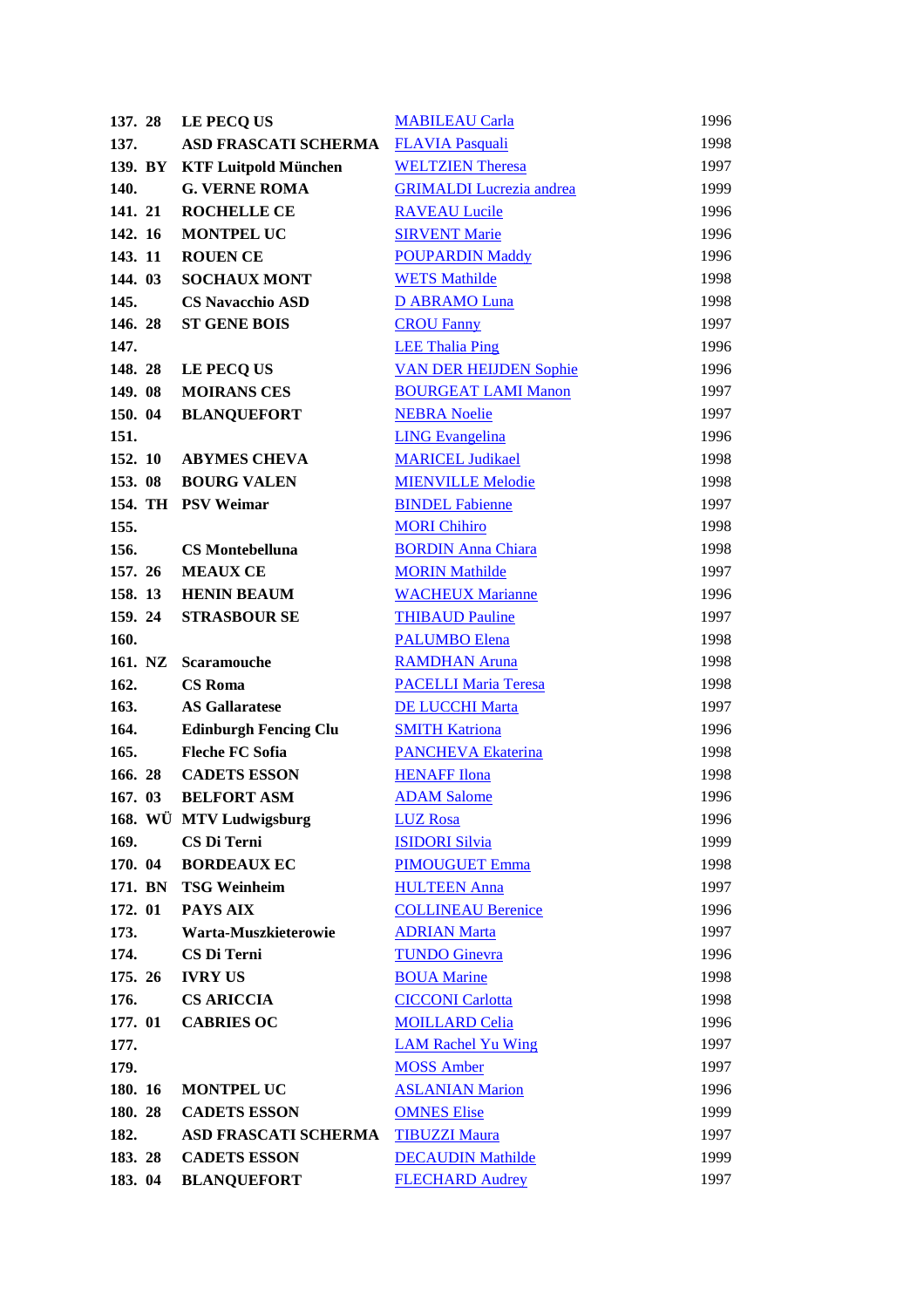| 185.           | <b>ArgOss</b>               | <b>ZOONS Thyrza</b>              | 1997        |
|----------------|-----------------------------|----------------------------------|-------------|
| 185. 25        | <b>MURET CE</b>             | <b>DENUDT Lucie</b>              | 1997        |
| 185.           |                             | <b>CLARKE Jade</b>               | 1997        |
| 188.           | <b>Laszlos Fencing Club</b> | <b>PANDE Avni</b>                | 1998        |
| 189.           | <b>CS</b> Roma              | <b>SCHIAVONE Cecilia</b>         | 1998        |
| 190.           |                             | <b>PHILLIPSON Elsa</b>           | 1997        |
| 191. 01        | <b>CABRIES OC</b>           | <b>FOULON Margaux</b>            | 1997        |
|                | 192. TH PSV Weimar          | <b>HENKE Anna-Lena</b>           | 1998        |
| 193. 26        | <b>CHAMPIGNY MA</b>         | <b>SABRY Amira</b>               | 1998        |
| 193.           | Maestro's Klub Team         | <b>SPLIT Marcella</b>            | 1998        |
| 195.24         | <b>GUEBWILLER</b>           | <b>MULLER Victoria-Magdalena</b> | 1997        |
| 196. 14        | <b>BOISSET 42</b>           | <b>CHAZEAU Elisa</b>             | 1998        |
| 197.           |                             | <b>KURTIS Emma</b>               | 1997        |
| 198.           | <b>G. VERNE ROMA</b>        | <b>CIUCCI</b> Serena             | 1998        |
| 199.           | <b>Sussex House Fencing</b> | <b>LLYOD</b> Sasha               | 1998        |
| 200.           | <b>MK Karlovac</b>          | <b>BANJAC Anamarija</b>          | 1999        |
| 201.           |                             | <b>CLARK</b> Isobel              | 1998        |
| 202. 4         | <b>AGEN SE</b>              | <b>POPRAWA Marie</b>             | 1997        |
| 203. 10        | <b>BASSE TERRE</b>          | <b>BERNIER Chloe</b>             | 1996        |
| 204. 21        | <b>ROCHELLE CE</b>          | <b>GRANGIEN Astrid</b>           | 1997        |
| 205.           | <b>CS</b> Roma              | <b>CURTI Beatrice</b>            | 1998        |
| 206. 03        | <b>SOCHAUX MONT</b>         | <b>SAWYER Olivia</b>             | 1998        |
| 207. 27        | <b>PARIS CEP</b>            | <b>TRICOT Claire</b>             | 1997        |
| 208.28         | <b>HOUILLES GO</b>          | <b>BERNEAU Maud</b>              | 1997        |
| 209. 10        | <b>BASSE TERRE</b>          | <b>GABALI</b> Emilie             | 1996        |
| 210. 02        | <b>CREIL CE</b>             | <b>AZELIE Lucie</b>              | 1996        |
| 211.           | <b>Fighting Fit Fencing</b> | <b>BEARDMORE Katherine</b>       | 1997        |
| 212. 21        | <b>ANGOULEME</b>            | <b>COURAUD Annabelle</b>         | 1996        |
| 213.           | <b>CE Morges</b>            | <b>AMMANN Ellyne</b>             | 1998        |
| 213. 16        | <b>NIMES LASSAL</b>         | <b>NIAU Aimee</b>                | 1998        |
| 215. 14        | <b>BOISSET 42</b>           | <b>BAYON DE NOYER Sibille</b>    | 1998        |
|                | éliminés dans tour $# 1$    |                                  |             |
|                | 217. TH PSV Weimar          | <b>DITTMANN Benedetta</b>        | 1997        |
| 218. 05        | <b>ESCRIME 50</b>           | <b>SCHILLER Alice</b>            | 1996        |
| 219.23         | <b>RENNES MCB</b>           | <b>MONEL Jeanne</b>              | 1998        |
| 220.           |                             | <b>DHAEYER Carlotta</b>          | 1996        |
| 221. 22        | <b>REIMS CE</b>             | <b>SIMON Apolline</b>            | 1996        |
| 222.           | <b>CESA</b>                 | <b>MATIAS Lidia</b>              | 1997        |
| 223. 11        | <b>ROUEN CE</b>             | <b>LECOMTE Nadia</b>             | 1998        |
| 224. 27        | <b>PARIS CEP</b>            | <b>MERCIER Louise</b>            | 1997        |
| 225.           | <b>G. VERNE ROMA</b>        | <b>GIUSTINIANI Nicoletta</b>     | 1997        |
| 225. 24        | <b>GUEBWILLER</b>           | <b>FISCHER Valentine</b>         | 1997        |
| 225. 27        | <b>PARIS CEP</b>            | <b>SADOUDI Yelly selma</b>       | 1996        |
| 228.           | <b>CS</b> Roma              | <b>BELLI Margherita</b>          | 1998        |
| <b>229.</b> 06 | <b>CHAMALIERES</b>          | <b>HENON Aurore</b>              | <b>1999</b> |
| 230. 15        | <b>FORT DE FAE</b>          | <b>GRANT Fiona</b>               | 1997        |
| 231. 06        | <b>CHAMALIERES</b>          | <b>HENON Florence</b>            | <b>1996</b> |
| 232. 27        | <b>PARIS CEP</b>            | <b>GARNIER BARSANTI Clara</b>    | 1998        |